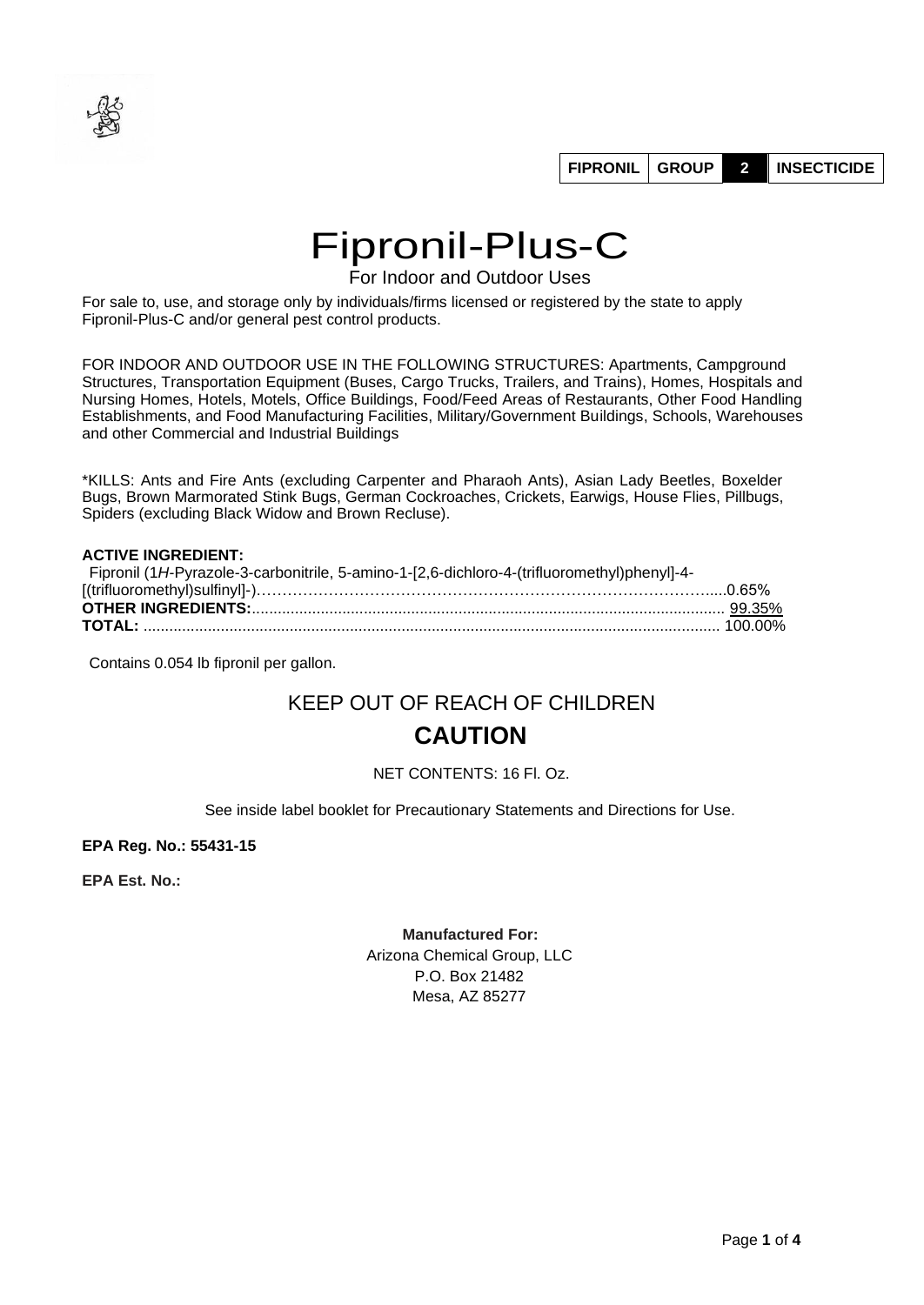# **PRECAUTIONARY STATEMENTS CAUTION**

#### **ENVIRONMENTAL HAZARDS**

Do not apply within 15 ft of bodies of fresh water: lakes, reservoirs, rivers, permanent streams, marshes, natural ponds and commercial fishponds. A 15 foot buffer of uniform groundcover must exist between the application area and bodies of fresh water (uniform ground cover is defined as land which supports vegetation of > 2 inches throughout). Do not apply within 60 ft of estuarine bodies of water. Estuarine water bodies are brackish, tidal water such as bays, mouths of rivers, salt marshes and lagoons. This pesticide is toxic to birds, fish and aquatic invertebrates. Do not apply directly to water, or to areas where surface water is present or to intertidal areas below the mean high-water mark. Drift and runoff from treated areas may be hazardous to aquatic organisms in neighboring areas. Do not contaminate water by disposing of equipment washwaters orrinsate.

#### **PHYSICAL AND CHEMICAL HAZARDS**

Do not mix or allow contact with oxidizing agents. Hazardous chemical reaction may occur.

### **DIRECTIONS FOR USE**

ITISAVIOLATIONOFFEDERALLAWTOUSETHISPRODUCTINA MANNERINCONSISTENTWITHITS LABELING.

#### **SHAKE WELL BEFORE USING**

#### **USE RESTRICTIONS**

- Do not allow people or pets to contact treated surface until residue is dry.
- Do not apply this product to air conditioning units or air intakevents.
- Do not apply this product to classrooms while occupied
- Do not apply this product in hospitals and/or nursing home rooms whileoccupied.
- Do not apply this product to aircraft cabins.
- Do not apply this product as a space spray.
- Do not apply this product in conduits in houses, junction boxes, switch boxes, or other electrical equipment because of possible shock hazard.
- Do not apply this product in transportation equipment while occupied.
- Do not apply this product in or on boats.
- Do not apply to areas of piers, bridges, or any other structures that may contact surfacewater bodies.
- Do not treat within 1 foot of edible plants.
- Not for use on turf being grown for sale or other commercial use as sod, or for commercial seed production, or for research purposes.
- Outdoor treatments to nests, trails, and points of entry on or near structures must be spot or void treatments only.
- Do not apply this product in any area-wide manner for outdoor general insect control away from structures
- Do not apply to areas where food/feed, food utensils or food processing surfaces may become contaminated.
- DO NOT apply to voids in any equipment or machinery used in the storage, processing, or preparation of food.

#### **APPLICATION INSTRUCTIONS**

This product when diluted with water can be used to kill listed\* insects when sprayed directly where they are found or suspected in nests and voids indoors and outdoors. This product can be used to control listed\* insects where they are found or suspected; in nests, harborages, and voids. This product can be applied in and around commercial and residential structures as well as structural and non-structural elements that are subject to attack by, or provide harborage to, listed\* insects. Applications can be made from the interior and/or exterior. Kills listed\* insects when sprayed at the minimum label rate of 0.25 fl. oz./gal.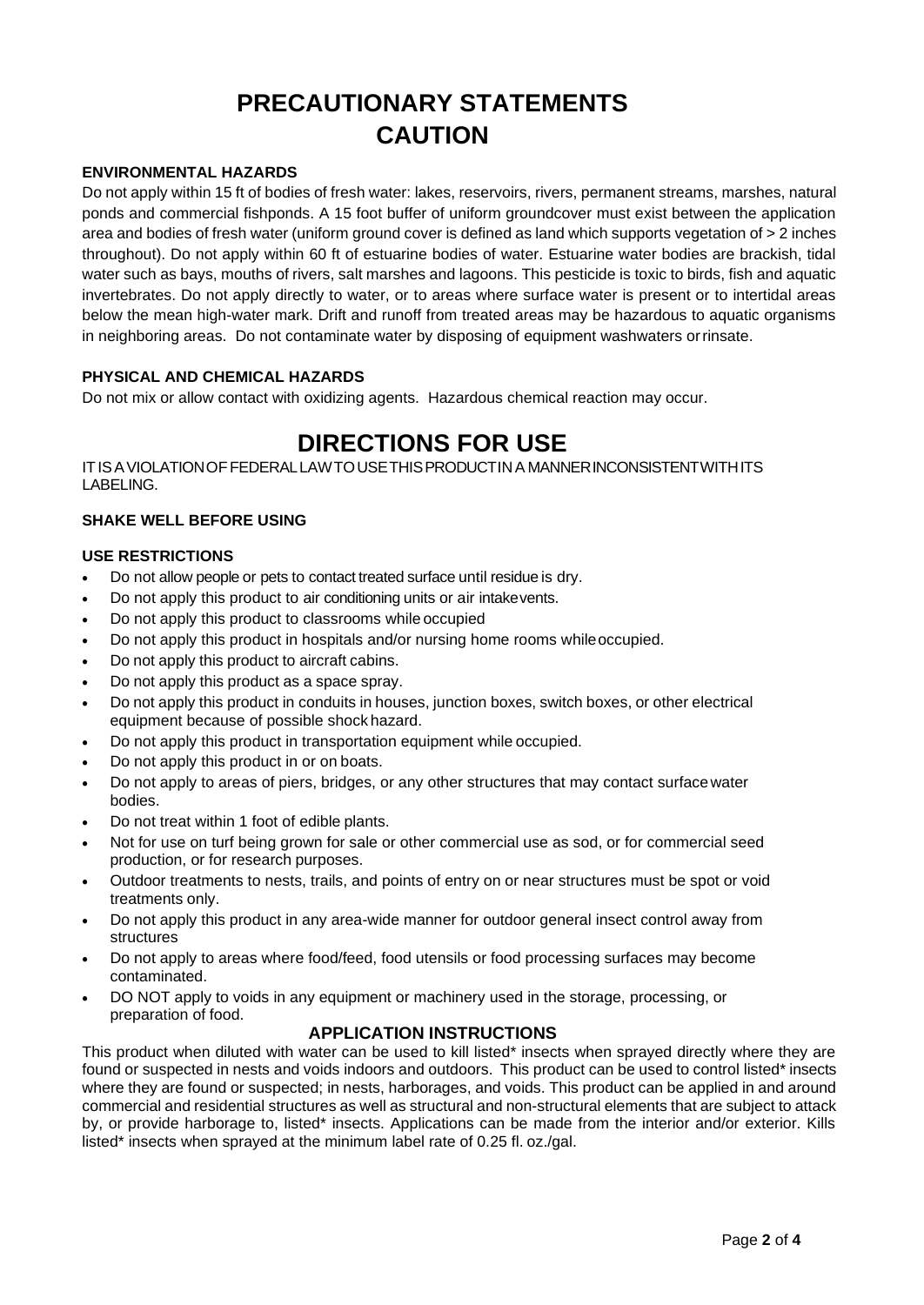|                       | <b>Application Instructions</b>                                                                                                                                                                                                                                                                                                                                                                                                                                                                                                                                                                                                                                                                                                                                                                                                                                                                                                               |
|-----------------------|-----------------------------------------------------------------------------------------------------------------------------------------------------------------------------------------------------------------------------------------------------------------------------------------------------------------------------------------------------------------------------------------------------------------------------------------------------------------------------------------------------------------------------------------------------------------------------------------------------------------------------------------------------------------------------------------------------------------------------------------------------------------------------------------------------------------------------------------------------------------------------------------------------------------------------------------------|
| Dilution<br>Rates     | 1. When 1.5 fl oz (45.4 ml) is diluted in one gal of water, the active ingredient<br>concentration is equivalent to 0.0076% Fipronil. Use of the 1.5 fl oz (0.0076%)<br>rate is recommended for severe pest infestation.                                                                                                                                                                                                                                                                                                                                                                                                                                                                                                                                                                                                                                                                                                                      |
|                       | 2. When 0.75 fl oz (22.7 ml) is diluted in one gal of water, the active ingredient<br>concentration is equivalent to 0.0038% Fipronil. Use of the 0.75 fl oz (0.0038%)<br>rate is recommended for initial service or clean out treatments.                                                                                                                                                                                                                                                                                                                                                                                                                                                                                                                                                                                                                                                                                                    |
|                       | 3. When 0.25 fl oz (7.5 ml) is diluted in one gal of water, the active ingredient<br>concentration is equivalent to 0.0013% Fipronil. Use of the 0.25 fl oz (0.0013%)<br>rate is recommended for maintenance treatments.                                                                                                                                                                                                                                                                                                                                                                                                                                                                                                                                                                                                                                                                                                                      |
| Mixing<br>Information | This product is intended to be mixed with water and applied with hand pressurized<br>sprayer or backpack. Shake this product well before measuring concentrate for<br>dilution in water. Mix the appropriate amount of this product with water. Thoroughly<br>shake to insure proper suspension. Diluted spray mixture can be stored over night,<br>but agitate well before using. If spray screens are used, they should be 50 mesh or<br>larger.                                                                                                                                                                                                                                                                                                                                                                                                                                                                                            |
| How To<br>Apply       | Treat voids as a direct spray only. Ants (excluding carpenter and Pharaoh), fire ants,<br>and German cockroaches must be directly sprayed within the void to be killed.                                                                                                                                                                                                                                                                                                                                                                                                                                                                                                                                                                                                                                                                                                                                                                       |
| Areas to<br>apply     | Indoor Void Treatments for Listed* Crawling Insects: Use in areas where<br>insects are known or suspected. Locations for indoor treatment may include areas<br>associated with unexposed wooden elements inside wall voids, in and around bath<br>traps, shower voids, pipe chases, utility penetrations, crawl spaces, attics,<br>unexposed wooden elements inside walls, and other probable sites of insect entry<br>or harborage. Make void applications indoors where pests enter, hide or harbor in<br>voids, entryway thresholds, molding around doorways, windows, voids behind<br>baseboards, under sinks, bath and shower voids, wall voids and other probable<br>entry points. Do not apply as a full surface spray. This application is only intended<br>for localized areas of existing or potential insect activity and must not be applied to<br>indoor surfaces for the purposes of general pest control.                      |
|                       | This product is to be applied as a direct spray only to kill fire ants, German<br>cockroaches and house flies.                                                                                                                                                                                                                                                                                                                                                                                                                                                                                                                                                                                                                                                                                                                                                                                                                                |
|                       | <b>Outdoor Treatment:</b> Treat voids from the exterior where these pests enter, hide<br>or harbor. Apply as a void or spot application where listed* pests enter the<br>structure, where they trail or crawl and hide or where their nests are found (i.e.<br>exterior wooden elements associated with bridges, decks, fencing, landscape<br>timbers, wooden retaining walls, tree voids, siding, channels in damaged wood, in<br>spaces between wooden elements of a structure, junctions between wood and<br>foundations and voids associated with buildings. This product can be used to treat<br>piers of homes, patios, decks, or other structures if they are not directly above<br>water. This product can be used to treat areas associated with bridges not directly<br>above water, around doors, windows, vents, water meter boxes, sprinkler boxes,<br>pipes, where the siding meets the foundation, or other exterior openings. |
|                       | Ants (excluding carpenter and Pharaoh Ants): Spot-treat harborages or ant<br>trails outdoors associated with trees, shrubs, decks, fences or other non-structural<br>elements. For ant mounds, spray the mound as close as possible to the surface of<br>the nest. Spray in a circular pattern around the mound and directly into the void or<br>center of the nest. Treat new nests as they appear.                                                                                                                                                                                                                                                                                                                                                                                                                                                                                                                                          |
|                       | Food/Feed Areas of Food/Feed Handling Establishments: Applications are<br>permitted in the food/feed areas of food/feed handling establishments as an indoor<br>void or exterior spot treatment only. Application of this product in food/feed areas<br>of food/feed handling establishments other than as an indoor void or outdoor spot<br>treatment is not permitted. Treat voids from the exterior or interior where listed*<br>insects enter, hide or harbor. Apply directly into indoor voids or as an outdoor spot<br>application in small amounts between different elements of construction, openings<br>leading into voids and hollow spaces in floors, walls, ceilings, equipment legs and<br>bases, around plumbing pipes, doors and windows, cabinets, sinks, stoves and<br>other places where insects may enter the establishment.                                                                                              |